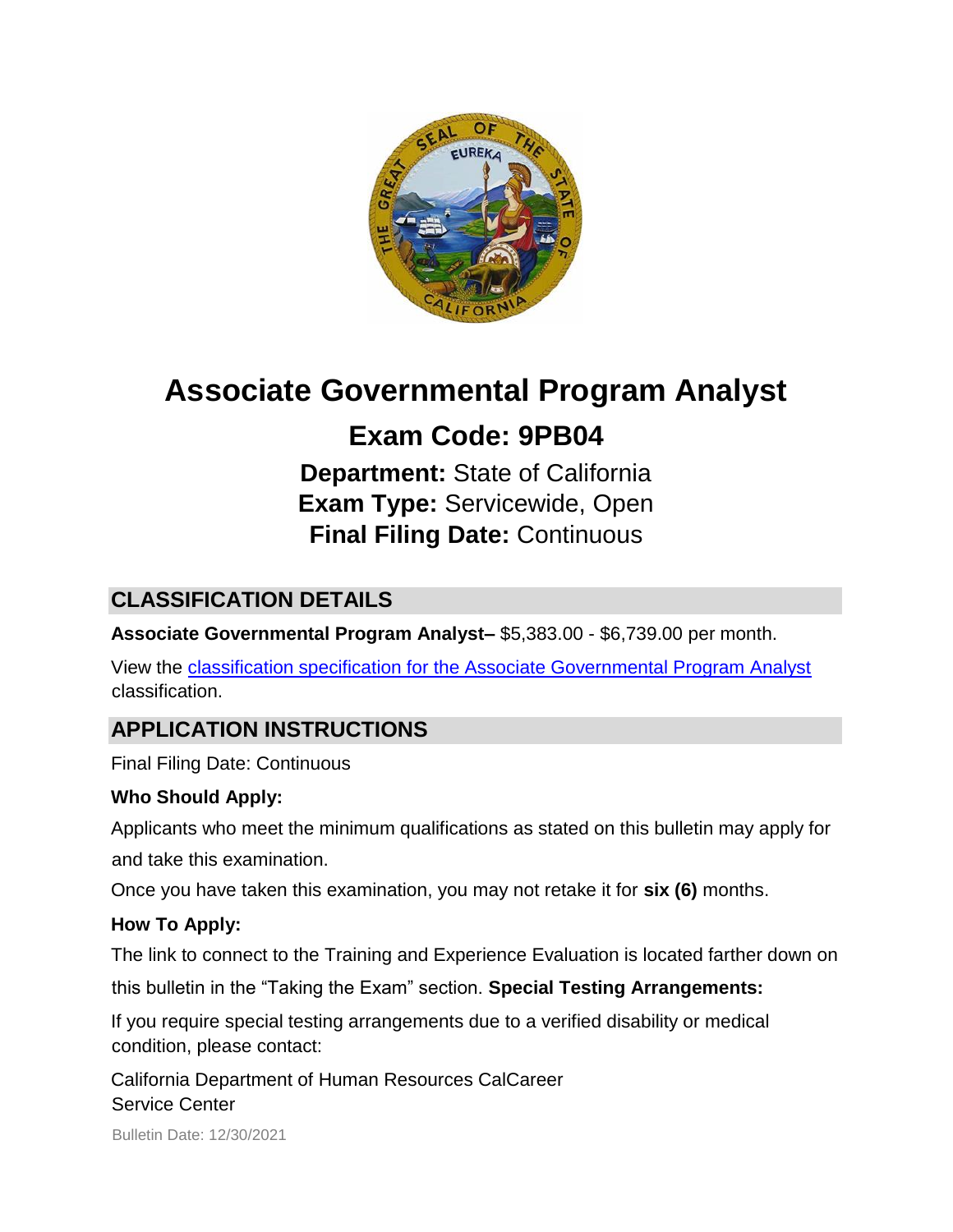1810 16th Street Sacramento, CA 95814 Phone: (866) 844-8671 Email: CalCareer@CalHR.CA.GOV

California Relay Service: 7-1-1 (TTY and voice)

TTY is a Telecommunications Device for the Deaf, and is reachable only from phones equipped with a TTY Device

# **MINIMUM QUALIFICATIONS**

All applicants must meet the education and/or experience requirements as stated on this exam bulletin to be accepted into the examination. Part-time or full-time jobs, regardless of whether paid or volunteer positions, and inside or outside California state service will count toward experience.

#### **Associate Governmental Program Analyst**

State experience applied toward the "General Experience" pattern must include at least one year in a class at a level of responsibility equivalent to that of the promotional class. Experience applicable to one of the following patterns may be combined on a proportional basis with experience applicable to the other patterns to meet the total experience requirements, provided that the combined qualifying experience totals at least 30 months. Education may not be used to reduce this 30-month limit.

#### **EDUCATION**

The following education is required when general experience is used to qualify at any level: equivalent to graduation from college. (Additional qualifying experience may be substituted for the required education on a year-for-year basis.) AND

#### **EITHER 1**

Experience: One year of experience performing the duties of a Staff Services Analyst, Range C or

#### **OR 2**

Experience: Three years of professional analytical experience performing duties in one or a combination of the following or closely related areas: budgeting, management analysis, personnel, planning, program evaluation, or policy analysis.

Promotional candidates who are within six months of satisfying the experience requirement for this class will be admitted to the examination, but they must fully meet the experience requirement before eligible for appointment.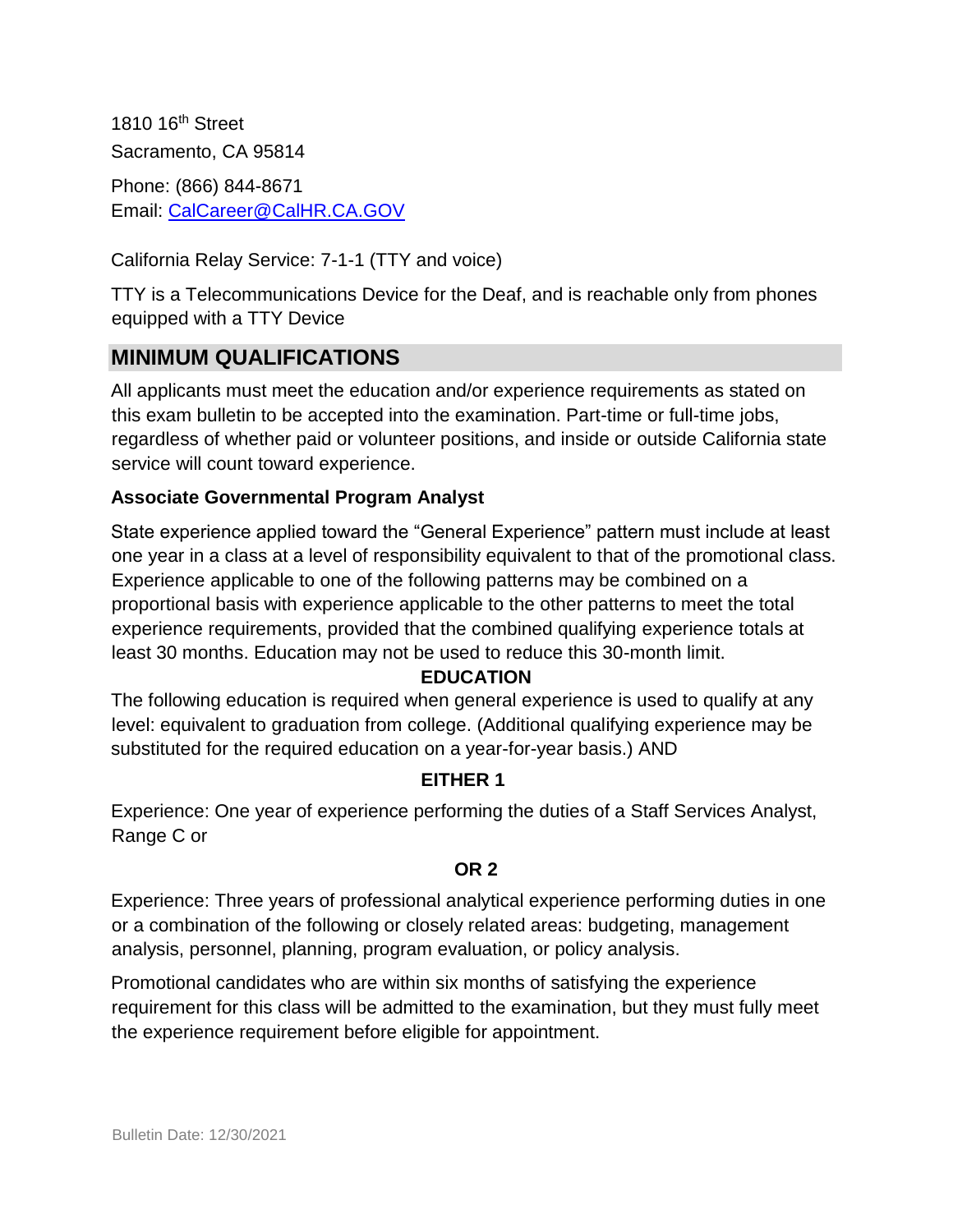(One year of graduate work in public or business administration, industrial relations, psychology, law, political science, or a related field may be substituted for six months of the required experience.)

# **POSITION DESCRIPTION**

#### **Associate Governmental Program Analyst**

An Associate Governmental Program Analyst performs the more responsible, varied, and complex technical analytical staff services assignments such as program evaluation and planning; policy analysis and formulation; systems development; budgeting, planning, management, and personnel analysis; and continually provides consultative services to management or others. This is the full journey level analyst class. Incumbents are typically subject-matter generalists who have demonstrated possession of intellectual abilities, the management tools, and the personal qualifications to succeed in a variety of general staff services settings.

Vacancies are anticipated at various departments throughout state service.

### **EXAMINATION SCOPE**

This examination consists of the following components:

#### **Training and Experience Evaluation –** Weighted 100% of the final score.

The examination will consists solely of a **Training and Experience Evaluation.** To obtain a position on the eligible list, a minimum score of 70% must be received. Applicants will receive their score upon completion of the Training and Experience Evaluation process.

In addition to evaluating applicants' relative knowledge, skills, and ability, as demonstrated by quality and breadth of education and/or experience, emphasis in each exam component will be measuring competitively, relative job demands, each applicant's:

#### **Knowledge and Abilities**

Knowledge of: Principles, practices, and trends of public and business administration, management, and supportive staff services such as budgeting, personnel, and management analysis; government functions and organization; and methods and techniques of effective conference leadership.

Ability to: Reason logically and creatively and utilize a variety of analytical techniques to resolve complex governmental and managerial problems; develop and evaluate alternatives; analyze data and present ideas and information effectively both orally and in writing; consult with and advise administrators or other interested parties on a wide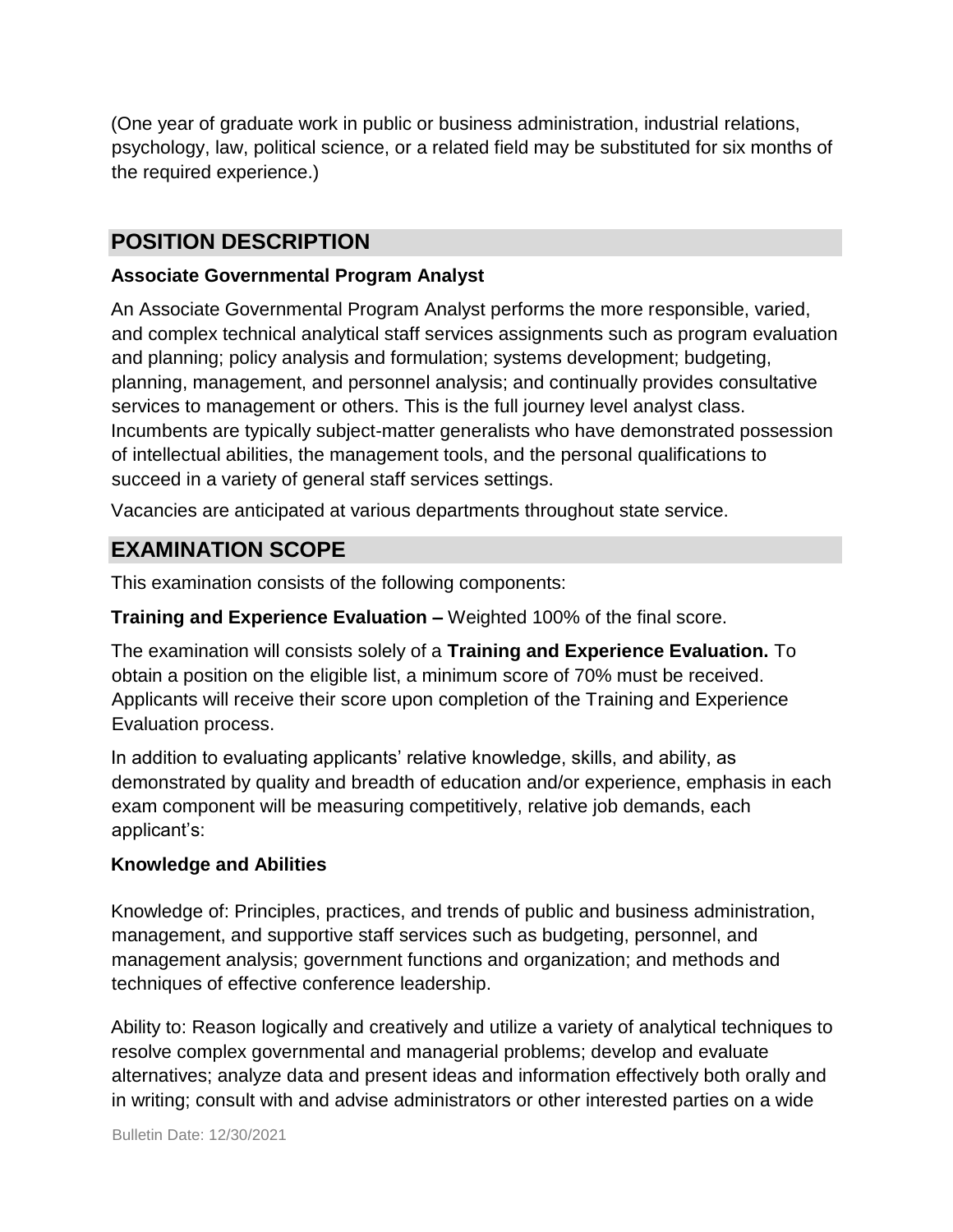variety of subject-matter areas; gain and maintain the confidence and cooperation of those contacted during the course of work; coordinate the work of others, act as a team or conference leader; and appear before legislative and other committees.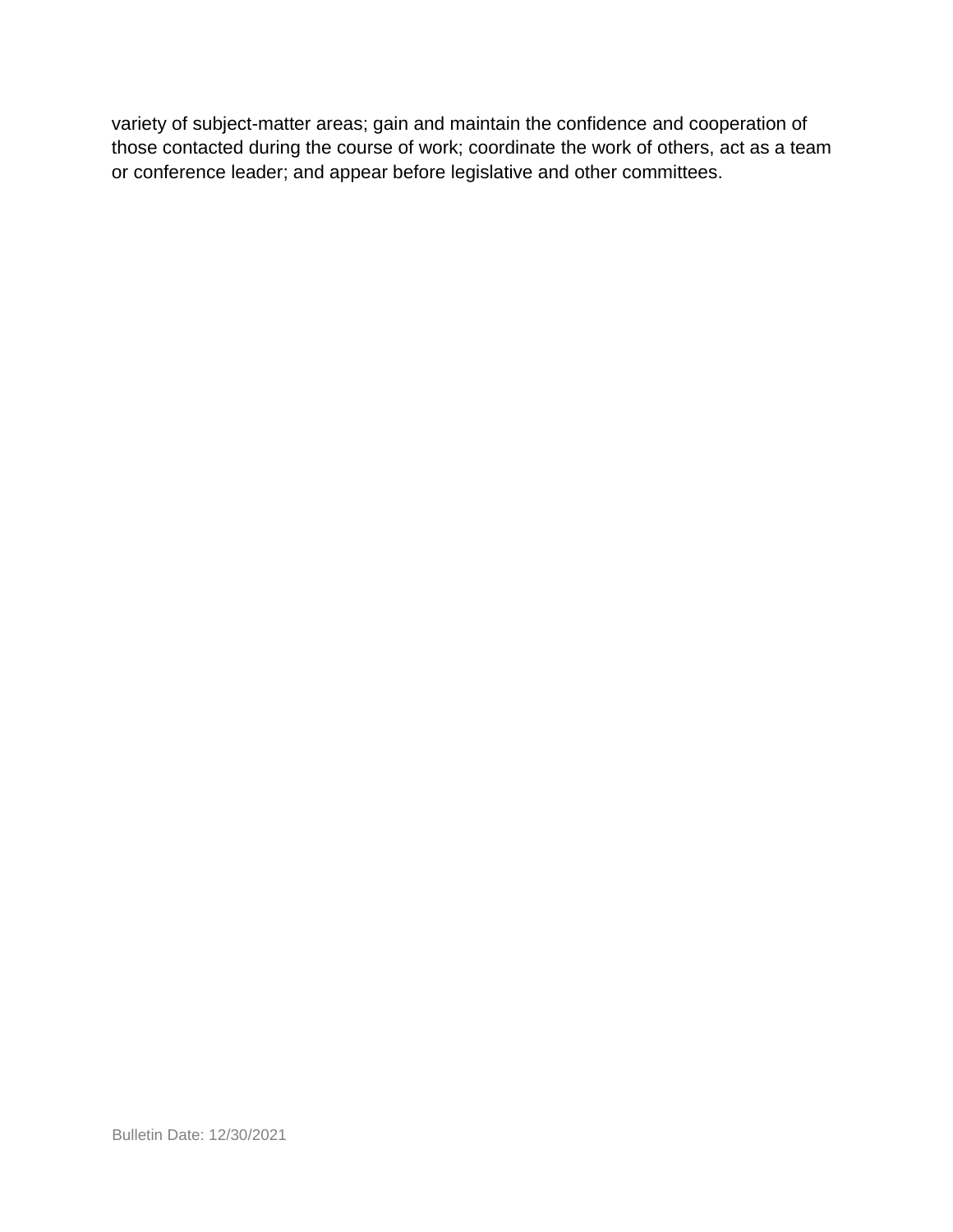# **ELIGIBLE LIST INFORMATION**

A servicewide, open eligible list for the **Associate Governmental Program Analyst**  classification will be established for the State of California (all State of California departments, statewide).

The names of successful competitors will be merged onto the eligible list in order of final score regardless of exam date. Eligibility expires **twelve(12) months** after it is established. Applicants must then retake the examination to reestablish eligibility.

Veterans' Preference will be granted for this examination. In accordance with Government Codes 18973.1 and 18973.5, whenever any veteran, or widow or widower of a veteran achieves a passing score on an open examination, he or she shall be ranked in the top rank of the resulting eligible list.

Veterans status is verified by the California Department of Human Resources (CalHR). Information on this program and the [Veterans' Preference Application](https://www.jobs.ca.gov/CalHRPublic/Landing/Jobs/VeteransInformation.aspx) (Std. Form 1093) is available online. Additional information on veteran benefits is available at the Department of Veterans Affairs.

Career Credits are not granted for examinations administered on an Open basis or Promotional basis.

# **EXAMINATION INFORMATION**

[Preview](https://jobs.ca.gov/JOBSGEN/9PB04A.PDF) [of the](https://jobs.ca.gov/JOBSGEN/9PB04A.PDF) [Training and Experience Evaluation](https://jobs.ca.gov/JOBSGEN/9PB04A.PDF)

# **PREPARING FOR THE EXAMINATION**

Here is a list of suggested resources to have available prior to taking the exam.

**Employment History:** Employment dates, job titles, organization names and addresses, names of supervisors or persons who can verify your job responsibilities, and phone numbers of persons listed above.

**Education:** School names and addresses, degrees earned, dates attended, courses taken (verifiable on a transcript), persons or office who can verify education, and phone numbers of persons or offices listed above.

**Training:** Class titles, certifications received, names of persons who can verify your training, and phone numbers of persons listed above.

# **TAKING THE EXAMINATION**

Take [the examination for the Associate Governmental Program Analyst](https://exams.spb.ca.gov/exams/agpa/index.cfm) [classification.](https://exams.spb.ca.gov/exams/agpa/index.cfm)

# **TESTING DEPARTMENTS**

State of California (all State of California departments)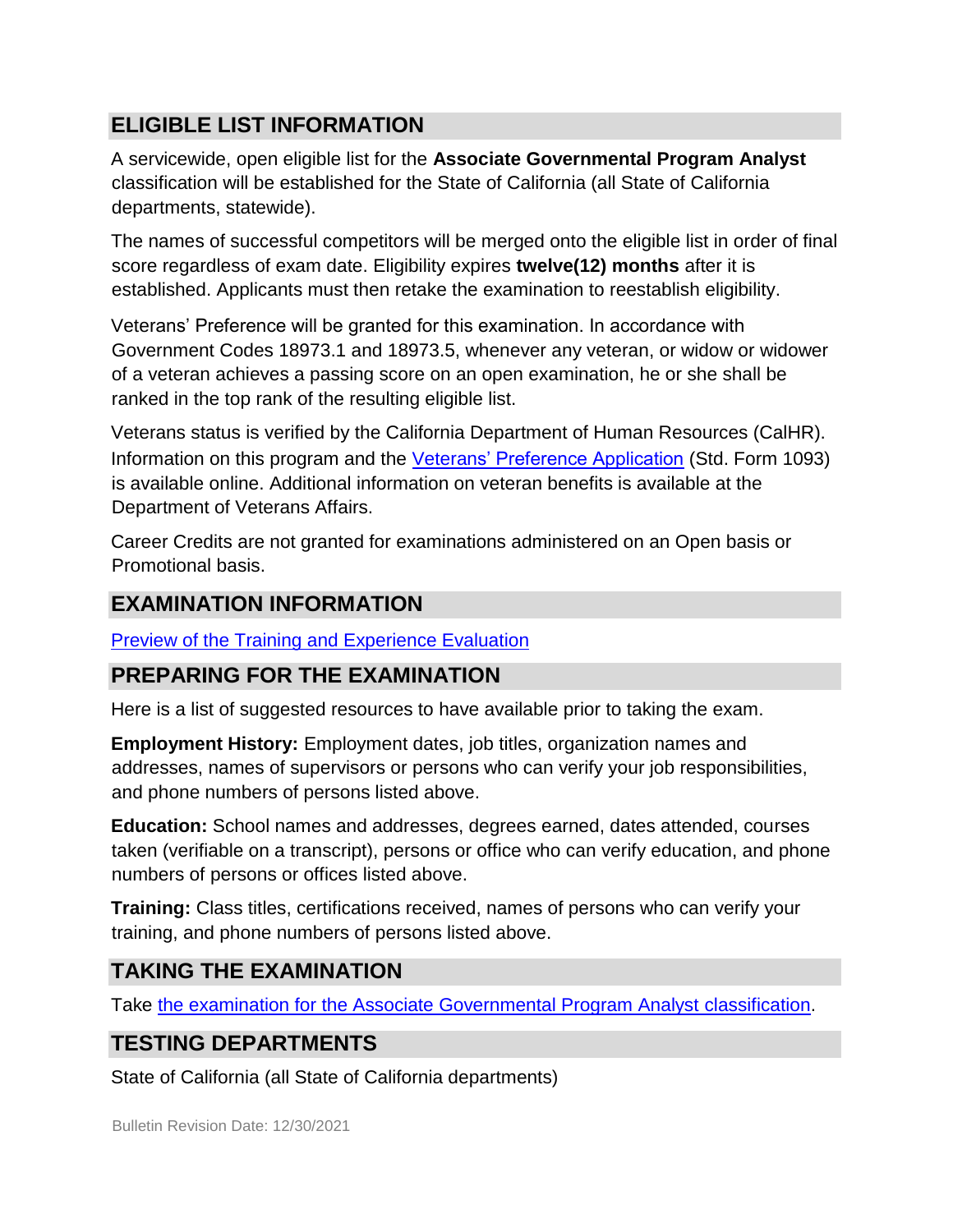# **CONTACT INFORMATION**

California Department of Human Resources CalCareer Service Center 1810 16th Street Sacramento, CA 95814 Phone: (866) 844-8671 Email: CalCareer@CalHR.CA.GOV

California Relay Service: 7-1-1 (TTY and voice)

TTY is a Telecommunications Device for the Deaf, and is reachable only from phones equipped with a TTY Device.

# **EQUAL OPPORTUNITY EMPLOYER**

The State of California is an equal opportunity employer to all, regardless of age, ancestry, color, disability (mental and physical), exercising the right of family care and medical leave, gender, gender expression, gender identity, genetic information, marital status, medical condition, military or veteran status, national origin, political affiliation, race, religious creed, sex (includes pregnancy, childbirth, breastfeeding, and related medical conditions), and sexual orientation.

# **DRUG-FREE STATEMENT**

It is an objective of the State of California to achieve a drug-free State work place. Any applicant for State employment will be expected to behave in accordance with this objective, because the use of illegal drugs is inconsistent with the law of the State, the rules governing civil service, and the special trust placed in public servants.

# **GENERAL INFORMATION**

Examination and/or Employment Application (STD 678) forms are available at the California Department of Human Resources, local offices of the Employment Development Department, and through your **[CalCareer Account.](http://www.jobs.ca.gov/)**

If you meet the requirements stated on this examination bulletin, you may take this examination, which is competitive. Possession of the entrance requirements does not assure a place on the eligible list. Your performance in the examination described in this bulletin will be rated against a predetermined job-related rating, and all applicants who pass will be ranked according to their score.

The California Department of Human Resources (CalHR) reserves the right to revise the examination plan to better meet the needs of the service, if the circumstances under